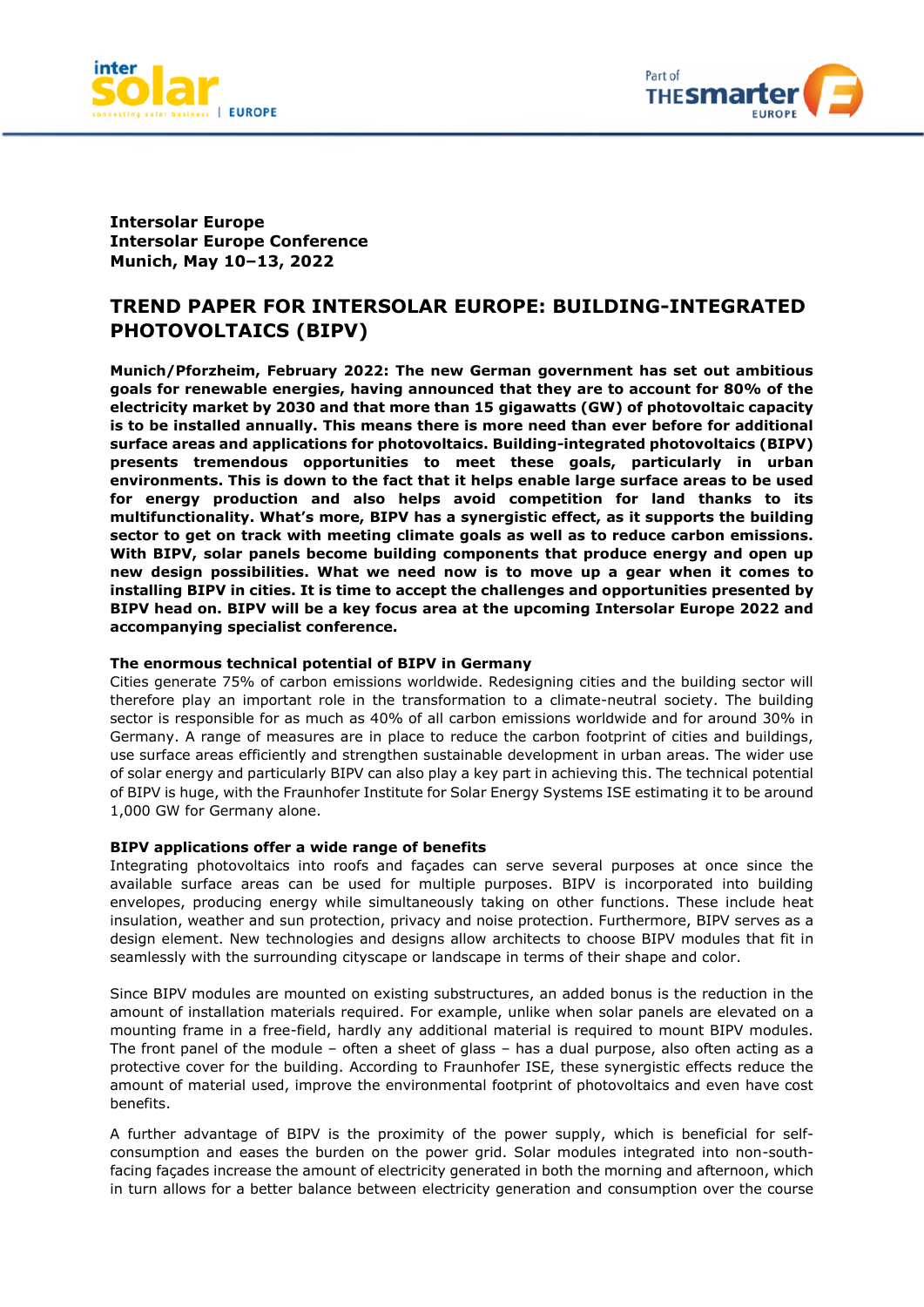of the day. BIPV also presents great potential for local markets since it often requires customized solutions.

#### **BIPV can be used on a diverse range of buildings**

An ever-growing range of products are available that facilitate the aesthetic integration of photovoltaics (PV) into building envelopes. And according to Fraunhofer ISE, this can be done with minimum effort, even on glazed surfaces.BIPV modules can be incorporated into both roofs and façades. They can be built into transparent and non-transparent areas, for example into the rearventilated area of the building envelope. BIPV is also suitable for new buildings as well as for the modernization or redevelopment of a broad range of existing buildings and structures, as was also highlighted during the webinar "BIPV – Opportunities for Photovoltaics in an Urban Environment" by Intersolar Europe. By registering for the [webinar archive,](https://www.thesmartere.com/de/home/webinars/webinar-material) you can access the recordings and presentations of past webinars.

## **Specific examples of BIPV**

Vienna is at the forefront of integrated urban photovoltaics. The city widely uses BIPV as part of a campaign to make the Austrian capital climate-neutral by 2040. For example, a high-rise building at TU Vienna was converted to an energy-plus building using a large PV façade (231 kilowatts) that in combination with a 98 kilowatt (kW) PV rooftop installation supplies the offices and lecture theaters as well as the heating, cooling and ventilation systems with solar power. To ensure the building's employees can still see outside, the windows were equipped with semitransparent modules. And in the same groundbreaking spirit, there is also an electricity-producing rooftop garden on one of the buildings at the city's University of Natural Resources and Life Sciences. The rooftop garden is a very green space comprising seating plus an urban gardening area shaded by a wooden construction with semitransparent PV modules. This is also combined with rainwater utilization technology. PV modules (20 kW) have also been integrated into the glass roof of the renovated, historic giraffe house at Vienna's Schönbrunn Zoo, another prime example of innovation in the city.

The "Rathaus im Stühlinger" city hall building in Germany's Freiburg im Breisgau also demonstrates the diverse way in which BIPV can be used. Vertical solar panels are integrated into the façade of this energy-plus building as shading components, while hybrid modules on the roof supply electricity and heat. Digitally printed, large solar modules developed by the Centre Suisse d'Electronique et de Microtechnique (Swiss Center for Electronics and Microtechnology – CSEM) in Neuchâtel offer interesting opportunities for façade design. Colored PV modules with an output of 42 kW produced using ceramic digital printing are integrated into the façade of an energy-plus building comprising six apartments in Zurich's Höngg district and are supplemented by a 24 kW PV rooftop installation. A folding, solar roof measuring 4,000 square meters combines power generation and weather protection at the parking lot for the Kronberg cable car.

Redevelopments by Gewoba, the largest rental property provider in Bremen and Bremerhaven, Germany, also highlight the number of potential uses for BIPV. An eight-story residential building was equipped with a large PV façade, integrated PV balcony balustrades as well as a solar rooftop installation.

#### **Challenges for stakeholders**

Given that a lot of planning goes into BIPV thanks to the involvement of many different trades and the various regulations in force, planners, architects, builders and investors, installers, industry representatives and policymakers are all needed to help BIPV to make its breakthrough. Architects also need to complete more intensive training on BIPV. Short production runs, a low level of automation during production as well as a lack of standardization frequently make BIPV more expensive. Finally, the PV industry is also required to expand its product range so that it includes more functionally and aesthetically optimized BIPV products and to form more partnerships within the construction industry.

**BIPV at Intersolar Europe 2022 and its accompanying conference** This year's Intersolar Europe will be held from May 11–13, as part of The smarter E Europe 2022 at Messe München. The event and the accompanying Intersolar Europe Conference, both of which are major sources of inspiration for the solar industry, will shine a spotlight on the exciting area of BIPV. The Intersolar Europe Conference will take place on May 10 and 11, 2022 at the Internationales Congress Center München.